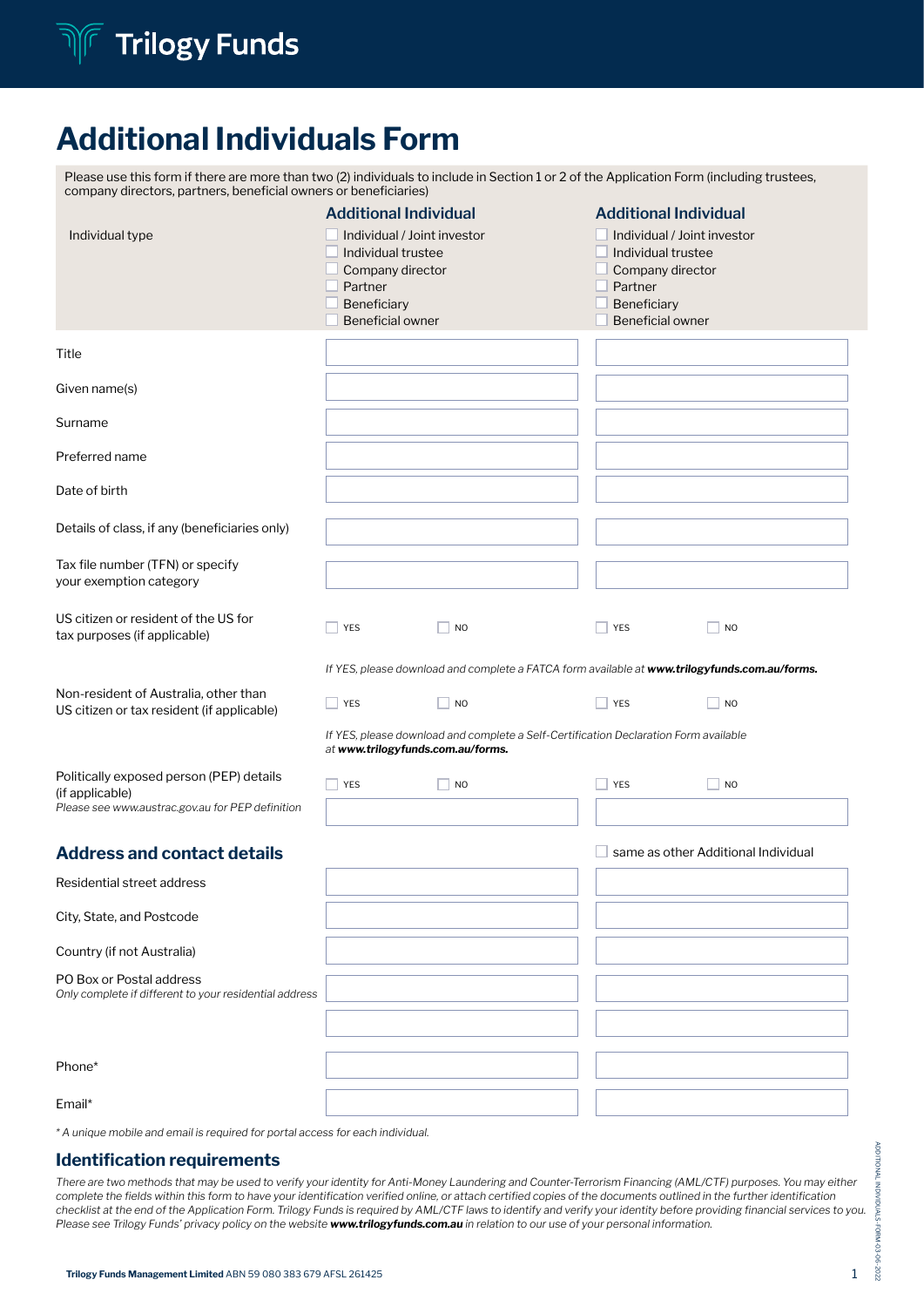# **Trilogy Funds**

### **Drivers Licence**

| Drivers licence no.                                   |  |  |  |  |  |  |
|-------------------------------------------------------|--|--|--|--|--|--|
| Drivers licence expiry date                           |  |  |  |  |  |  |
| Card number (if applicable in your State)             |  |  |  |  |  |  |
| State of issue                                        |  |  |  |  |  |  |
| Your name, exactly as it appears<br>on your licence.  |  |  |  |  |  |  |
| Australian passport                                   |  |  |  |  |  |  |
| Passport number                                       |  |  |  |  |  |  |
| Expiry date                                           |  |  |  |  |  |  |
| Your name, exactly as it appears<br>on your passport. |  |  |  |  |  |  |
|                                                       |  |  |  |  |  |  |

Place of birth (as shown on your passport)

Country of birth

## Section 8: Investor Declarations and acknowledgements

An investment in the Trust/Fund is offered by Trilogy Funds Management Limited (Trilogy Funds) ABN 59 080 383 679 Australian Financial Services Licence Number 261425. Before signing this Application Form it is important that you have read and understood the PDS and TMD.

#### By signing this Application Form I/we declare that:

- All details in this Application Form and any other information provided in support of the application are complete and accurate.
- I/We acknowledge that I/we have read and understood the relevant TMD.
- I/We have read the PDS and TMD to which this Application Form applies and agree to the offer contained in it and to be bound by the terms and conditions and provisions of the Trust/Fund's Constitution/Trust Deed (as amended) which governs the Trust/Fund.
- If I/we have received the PDS and TMD from the internet or other electronic means, I/we declare that I/we have received it personally, or a printout of it, accompanied by or attached to the Application Form before making an application for investment in the Trust/Fund.
- I/We agree to the collection, use and disclosure of my/our personal information as set out in Trilogy Funds' privacy policy when I/we make an investment in the Trust/Fund.
- I/We acknowledge that Trilogy Funds (or its related entities) may use all information relating to this Application Form or any subsequent information I/we give you relating to my/our investment, for the purpose of administering my/our business relationship with Trilogy Funds and in doing so, Trilogy Funds may disclose my/our information to related entities and to any service provider (e.g. mail houses and data processors) to the Trust/Fund.
- I/We understand that Trilogy Funds may send me/us additional information from time to time concerning products or services of Trilogy Funds and that this authority will continue unless rescinded in writing by me/us.
- In the case of joint applications, the Joint Investors agree that unless otherwise expressly indicated on this Application Form, the Units will be held as joint tenants.
- If this Application Form is signed under Power of Attorney, the Attorney declares that they have not received notice of revocation of that power (a certified copy of the Power of Attorney must be submitted with this application).
- I/We have all requisite power and authority to execute and perform the obligations under the PDS and this Application Form.
- Other than as disclosed in this Application Form, no person or entity controlling, owning or otherwise holding a Unit is a tax resident of any country other than Australia including a United States citizen or resident of the United States for taxation purposes (US Person).
- I/We will promptly notify Trilogy Funds of any change to the information I/we have previously provided to Trilogy Funds, including any changes which result in a person or entity controlling, owning or otherwise holding a Unit who is a US Person or a tax resident of any country other than Australia.
- I/We consent to Trilogy Funds disclosing any information it has in compliance with its obligations under intergovernmental agreement between the Government of Australia and the Government of other countries in respect of the exchange of tax and financial account information and any related Australian law and guidance implementing the same (together, the IGA). This may include disclosing information to the Australian Taxation Office, who may in turn report that information to the relevant foreign equivalent.
- I/We acknowledge that the collection of my/our personal information may be required by the OECD's Common Reporting Standard in Australia, Financial Transaction Reports Act 1988, the Corporations Act 2001, the Income Tax Assessment Act 1936, the Income Tax Assessment Act 1997, the Taxation Administration Act 1953, and the Anti-Money Laundering and Counter-Terrorism Financing Act 2006. Otherwise, the collection of information is not required by law, but I/we acknowledge that if I/we do not provide personal information, Trilogy Funds may not allow me/us to invest in the Trust/Fund.